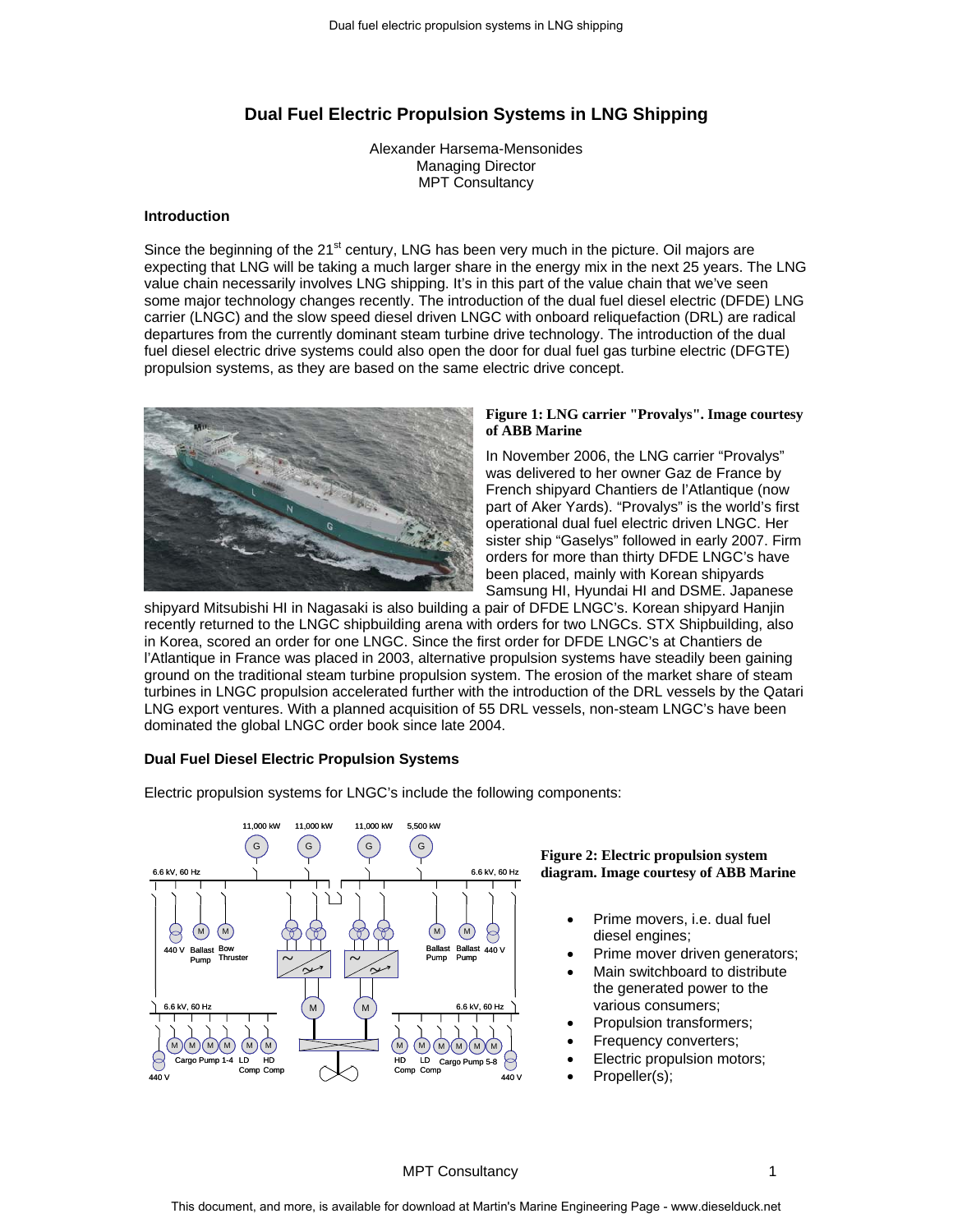The introduction of electric drive in LNGC propulsion might seem like a radical step, but in fact the move toward electric propulsion was an evolutionary process. With the LNGC growing in size, the onboard power requirements increased so much that 440 V installations couldn't handle the load safely. This led to the introduction of medium voltage switchboards and pumps motors. This familiarization with medium voltage systems was the first step towards electric propulsion. In cruise vessels, medium voltage propulsion systems were introduced more than a decade earlier and have since gained an excellent track record.

The advantages of the dual fuel electric propulsion system over the conventional steam turbine drive system are:

- Improved thermal efficiency of the propulsion plant, both at sea and in port;
- Lower installed power, as the power plant serves both the propulsion load as well as the harbor load;
- Increased redundancy with 4 prime movers and two (almost) independent drive lines;
- Increased cargo capacity within the same overall dimensions of the vessel;
- Crews with diesel electric experience are more readily available the crews with steam certification;
- Electric propulsion system is easier to operate and faster to start up and to shut down;

However, there are also a few disadvantages:

- Steam turbines have proven to be very reliable over time, more reliable than diesel engines;
- Steam turbine plants need less maintenance than diesels;
- Diesel engines have higher lube oil consumption than steam turbines;
- Electric driven vessels need additional equipment to handle excess boil-off gas;
- Steam turbines are very flexible in terms of fuel types and fuel mixing ratios, whereas dual fuel diesel engines operate either in gas mode or in diesel mode;

#### **Fuel Cost**

One of the strongest arguments against electric drive has always the losses in the electric transmission between the prime mover and the propeller, as illustrated in the diagram below.



**Figure 3: Electric transmission losses. Image courtesy of ABB Marine**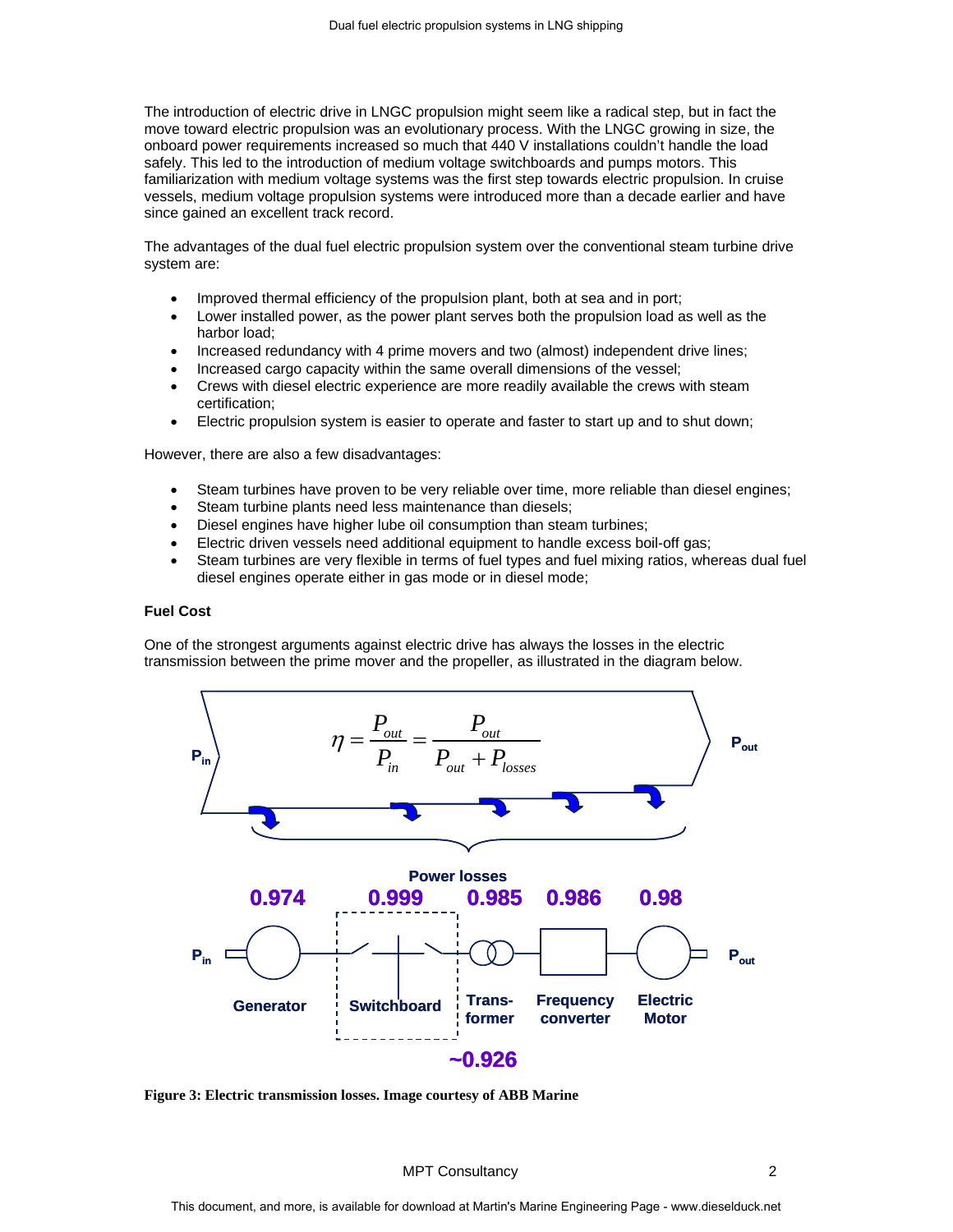Indeed there are electric transmission losses of less than 8%, but even with these losses a dual fuel electric propulsion system is far more efficient than a steam turbine drive system. The thermal efficiency of the dual fuel diesel engine in gas mode is approximately 47%. Then the thermal efficiency at the electric motor flange to the gearbox would be over 43.5%. Currently, all electric propulsion (EP) systems for LNGC's have medium speed electric motors driving the propeller via a reduction gearbox, because medium speed electric motors are cheaper and smaller than low speed electric motors. Factoring in the losses in the gearbox (1.5%) and the shafting losses (1%), the total thermal efficiency of the DFDE propulsion system is about 42.5%. This compares very favorably with the steam turbine drive system's thermal efficiency of less than 30%. Reducing fuel consumption by 30 – 40% has a significant impact on the total cost price of the LNG that is being transported to the consumer market.

#### **Power Plant Configuration**

During the loaded and the ballast voyage, the power plant onboard the EP LNGC services the propulsion load, the service load and the hotel load of the vessel. In the harbor, the power plant services the load required for the cargo operations, as well as the hotel load and other consumers. The multiple engine arrangement allows the power management system (PMS) to start up or shut down engines to match power generation and power consumption. Typically, the current DFDE LNGCs have three Wärtsilä 12V50DF and one 6L50DF dual fuel diesel engine driving generators to

provide about 38.5 MW of electric power. This configuration allows the small generator to be off-line when sailing fully loaded. Depending on the vessel's schedule and the vessel's speedpower curve it might be possible to temporarily take one large engine off-line for maintenance during the ballast voyage. When loading the small generator should be able to generate sufficient power to service all consumers, when off-loading one large generator would be required. This configuration is suitable for both single screw and twin screw LNGCs with electric propulsion.

**Figure 3: Twin screw electric propulsion system diagram. Image courtesy of ABB Marine**





An interesting alternative is the arrangement that STX shipyard in Korea designed for their first electric propulsion LNGC. It features five MAN 8L51/60 dual fuel diesel engines fitted with waste heat recovery systems in the exhaust of each engine. These waste heat boilers raise steam for a steam turbine generator with an output of approximately 2 MWe. The heat recovery system increases the thermal efficiency of the whole power plant. The power plant layout allows for one engine to be off-line at any given time, which facilitates onboard maintenance.

**Figure 4: STX Shipbuilding electric propulsion system diagram**

#### **Redundancy**

The multiple engine arrangement makes the vessels less sensitive to a single failure in one of the engines. In the worst case, a failure in one of the engines might have some impact on the speed of the vessel, but it will not endanger safe operation of the vessel. A system availability study by ABB Marine concluded the following with regard to the amount of propulsion power available for a DFDE LNGC in the event of a failure: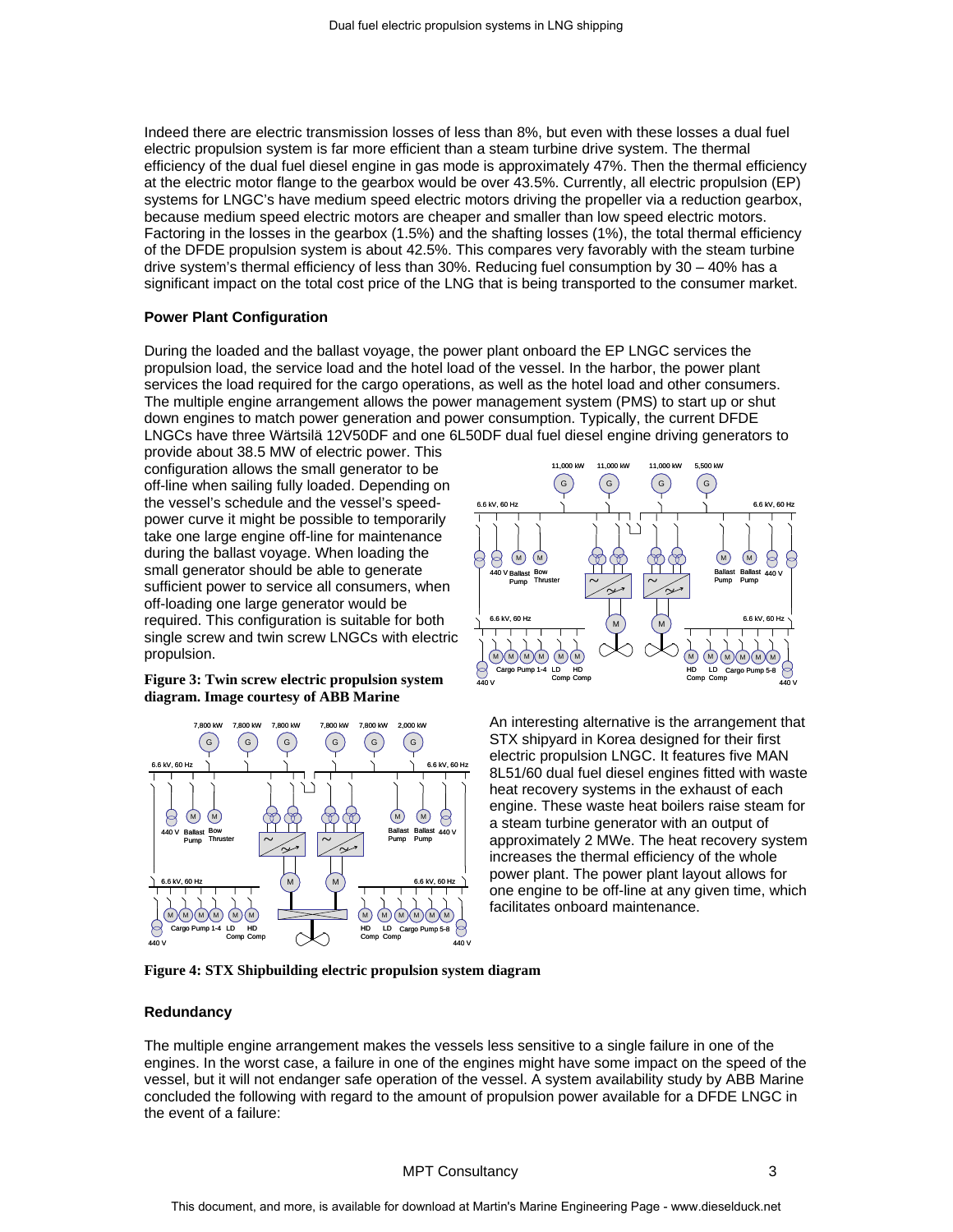| <b>Failure leading to</b> | <b>Availability</b> | Downtime per year |
|---------------------------|---------------------|-------------------|
| Less than 100% propulsion | 99.941%             | 5.2 hours         |
| power available           |                     |                   |
| Less than 75% propulsion  | 99.989%             | 1.0 hour          |
| power available           |                     |                   |
| Less than 50% propulsion  | 99.999%             | $\sim$ 0 hour     |
| power available           |                     |                   |

Using the speed power curve below, the loss in ship speed in any of the above events is rather limited. It might well be possible that the temporary loss of speed is compensated further along the itinerary.



**Figure 5: Power - speed curve for an LNGC.**

# **Increased Cargo Capacity**

A number of studies have focused on the increase in cargo capacity that could be obtained from changing to DFDE propulsion. When comparing the engine room size of the conventional steam LNGC with the DFDE LNGC, it would be possible to move the engine room bulkhead further aft when using DFDE propulsion. Electric propulsion systems allow the prime movers to be located away from the propeller shaft into areas where there is more space. By having only the propulsion motors and the reduction gearbox on the tank top, the engine room can be shortened substantially. While additional cargo capacity estimates fluctuate, the consensus is that it should be possible to gain some extra cargo space. The space saving argument is reinforced by the lower fuel consumption of the DFDE LNGC. Because the fuel consumption is lower, less bunkers need to be carried, which saves additional space and weight.

However, this additional cargo space is mostly located in way of cargo tank number 4 just in front of the engine room bulkhead, where the hull starts to taper in towards the propeller. Lengthening tank 4 too much would result in sloshing issues. Additional cargo capacity also results in higher cost for building the containment system and tanks with complicated geometry are more expensive to build than parallel mid ship tanks. Without having access to shipyard engineering data it is very difficult to exactly predict the cost of the additional cargo capacity. Consequently, it becomes difficult to precisely predict the economic benefits of the additional cargo space.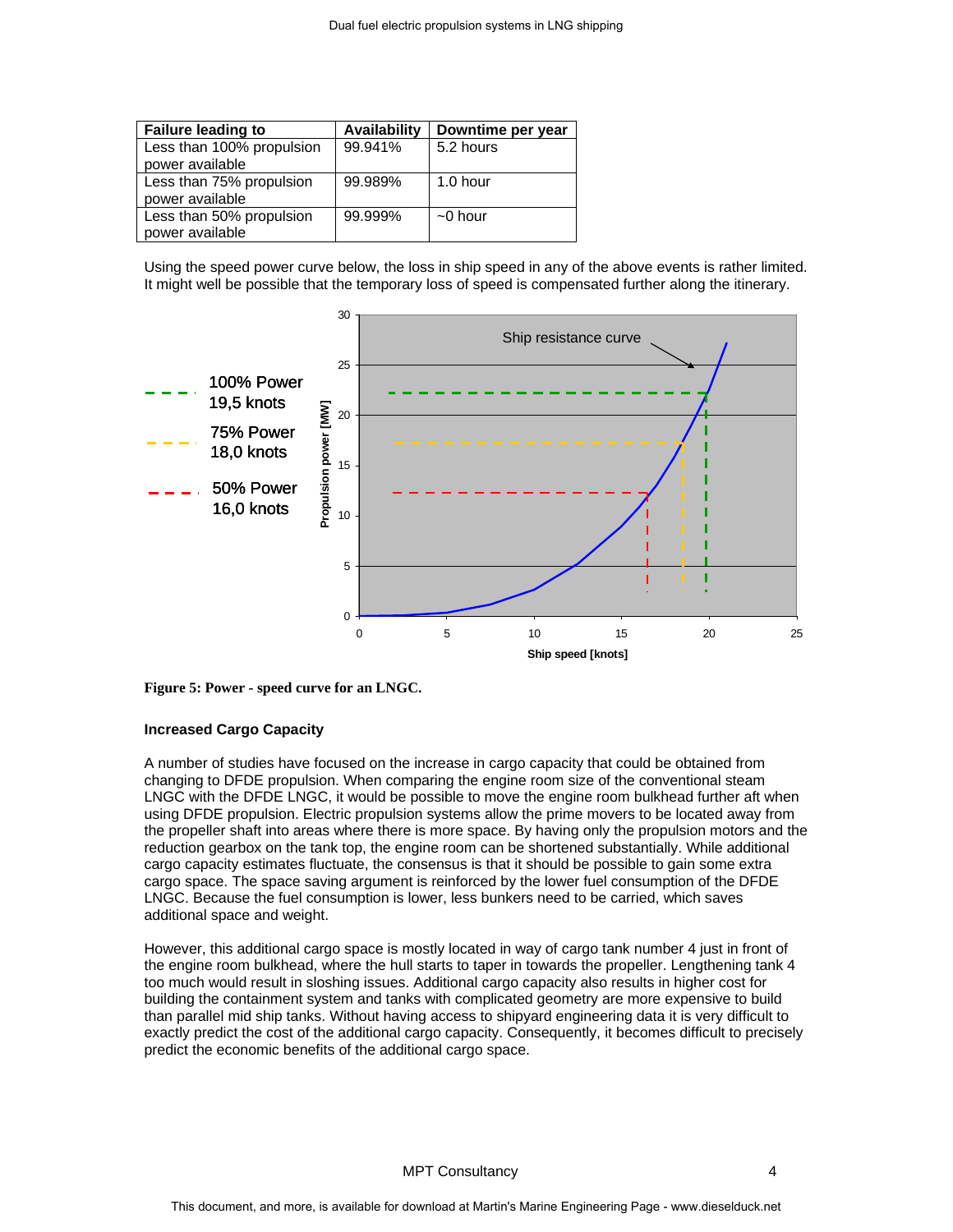# **Crewing**

Much has been written about the shortage of steam qualified crew for LNG carriers. By moving away from steam to DFDE propulsion this issue is not entirely solved, as there are still many steam driven LNGC on order and the current fleet of more than 200 steam driven LNGCs will need steam qualified crews for decades to come. However, it might be a bit easier for DFDE LNGS operators to find crews. The dual fuel diesel engines basically work on the same principles as regular medium speed engines. The dual fuel system is not very complicated to understand and has been in marine operations for a few years now. With a bit of equipment specific training most engineers should be able to operate and maintain the engines properly.

The electric drive system is mostly made up of components with which most engineers onboard are very familiar; switchboards, generators, electric motors and transformers. Everything is just a bit bigger and the voltage is higher. High voltage safety training should be a prerequisite for operation and maintenance of these systems. The only "new" technology for the crews to be introduced onboard the DFDE LNGCs is the frequency converters that control the speed of the electric motors. These frequency converters are actually not new technology as they have been used in many demanding onshore applications for many years. There are equipment specific training courses available from the OEM to train the crews in proper operation and maintenance of these frequency converters.

Actually, the main question might not be whether the crews can handle the propulsion plant, but can they perform all cargo operations adequately and do these engineers have sufficient experience onboard gas vessels?

### **Operations**

The EP LNGC concept has shown itself to be very easy to operate. The PMS matches power supply and demand, which results in smooth operation and low fuel consumption. Sea trials with the first DFDE LNGCs built in France by Chantiers de l'Atlantique (now Aker Yards) confirmed that the electric propulsion system works very well and performs excellently in extreme situations like crash stops. Recently, there have been some articles in the marine trade press regarding configuration problems with an electric drive system on the lead EP LNGC out of a shipyard in Korea. Due to intense price competition among shipyards, some yards prefer to buy the electric drive system in piece parts from a number of vendors and perform the integration themselves or assign this to one of the vendors. Even though the electric drive system is not rocket science, a fair degree of knowledge is required to make sure that all individual components are matched and will work together properly. The overall system integration, which includes power management, system controls, alarms and safeguards, is a very complex project, which requires detailed knowledge about the electric propulsion system, its components, its behavior at sea and the effects of a component failure. Piece part procured propulsion systems are more likely to suffer from equipment mismatches and consequent breakdowns than completely integrated systems delivered by the OEM.

The DFDE LNGCs currently being built are designed for a 30 – 40 year operational lifespan. With vessels costing anything upwards of USD. 200M, CAPEX is indeed a major part of the daily cost of owning and operating such a vessel. CAPEX of a DFDE LNGC was about 2 – 4% higher than for a comparable steam driven LNGC a few years ago. The recent entry of MAN in the market for dual fuel diesel engines might push the price level for the prime movers down. In the electric propulsion systems market competition between OEM system integrators also put the margins under pressure. A further reduction in CAPEX due to the use of cheaper piece parts might seem an attractive way of reducing the cost of ownership. However, there are a few reasons not to go this way:

- Late delivery of the vessel due to equipment mismatches and integration problems will result in claims from charterers;
- Multiple equipment vendors will make warranty claims difficult, as they will all point to other vendors, the system integrator or the shipyard as the cause of the equipment failure;
- Cost of lengthy off-hire due to equipment failure compared the initial savings, as many of the equipment vendors will not have a global service network capable of providing around the clock service.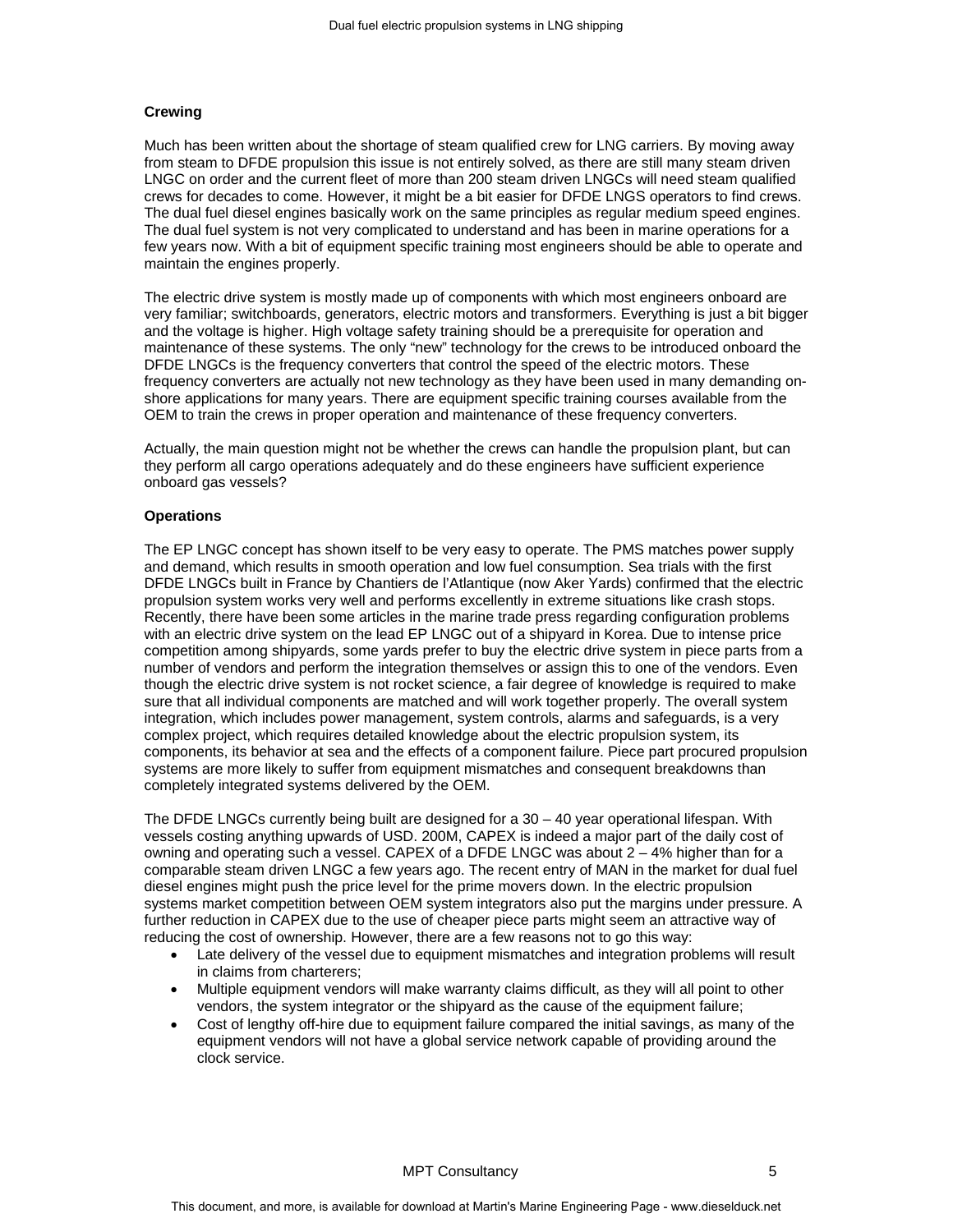# **Reliability**

On paper it is hard to beat the steam turbine system in terms of reliability. Medium speed diesel engines are indeed a bit less reliable than steam turbines, but the main electric components of the electric drive system have proven their reliability in a large number of cruise vessels and passenger ferries. For the electric motors driving the propeller shaft, ABB quotes a mean time between failures of over 100 years. Due to their multiple engine configuration DFDE LNGCs have a certain amount of redundancy in their propulsion system, which will prevent catastrophic loss of power situations. With two almost or completely independent drive lines, the chances of a total loss of power are very slim.

The weakest link in the chain could very well be the dual fuel diesel engines. In its 2005 report on engine damage, leading marine mutual insurer Swedish Club found an overrepresentation of medium speed engines in its claims. The technology dual fuel diesel technology is relatively new; in 1996 Wärtsilä introduced the low pressure dual fuel diesel engine that is now being used for the DFDE LNGC. Since then, they have logged more than half a million operational hours in land applications. Eight marine engines in the two OSV built by Kleven shipyard in Norway have logged up more than 100,000 hours as of September 2006. From late 2006, three DFDE LNGCs have been delivered by Chantiers de l'Atlantique in France to French owner Gaz de France and their venture partners. The first few months of operations in LNG shipping have gone very well.

#### **Maintenance**

Medium speed diesel engines, which include the dual fuel diesel engines used in the DFDE LNGCs, need more maintenance and more manpower to carry out the maintenance than steam turbine propulsion systems. Wärtsilä currently quotes the maintenance cost for the DF50 dual fuel diesel engines at about USD. 3.60 / MWh. Steam turbine propulsion systems are much lower in maintenance requirements, at approximately USD. 0.50 / MWh. Apart from the maintenance on the dual fuel diesel engines, there is also maintenance required on the electric drive system. Initially, there was a great deal of uncertainty about these costs, but careful examination of the major cost drivers has shown that these cost are a mere fraction of the maintenance cost of the dual fuel diesel engines.

## **Lube Oil**

Medium speed diesel engines have higher lube oil consumption than steam turbines. The main reason is that the lube oil in the diesel engine is exposed to the combustion process in the cylinders. The specific lube oil consumption for the dual fuel diesel engines is quoted at 0.5 g/kWh when running in gas mode. On an annual basis this means up to 100 tons of lube oil. When running in HFO mode the lube oil consumption might be higher as it has to protect the engine against the corrosive attack of the sulfur contained in the residual fuel. The difference in properties between gas fuel and HFO might make it necessary to change between lube oils with higher and lower TBN number to adequately protect the engines. Most recently a preliminary advice came to use a TBN 30 lube oil when alternating between HFO and gas fuels. At this stage experience with HFO on dual fuel engines is too limited to draw any firm conclusions.

# **CGU**

Electric driven vessels need additional equipment in the form of a gas combustion unit (GCU) to handle excess boil-off gas (BOG), while steam turbine vessels burn the excess BOG in the boilers and dump the steam in the condenser. The additional CAPEX for procurement and installation of the GCU are included in the 2 – 4% higher initial price for a DFDE LNGC.

# **Fuel Flexibility**

In steam driven LNGCs, all BOG from the cargo tanks is burned in the boilers to raise steam for the steam turbine. The power requirements for the LNGC at cruise speed are higher than the power that can be raised with only natural BOG. To raise additional steam either forced BOG or HFO could be used. In a steam boiler there is no problem using different fuels simultaneously in any mixing ratio, which makes the steam turbine system very flexible in the choice of fuels. Basically the cheapest fuel available can be used at any point in time. The down side is that a lot of this cheap fuel is needed, as the thermal efficiency of the main propulsion steam turbine is low. Recently, both Mitsubishi and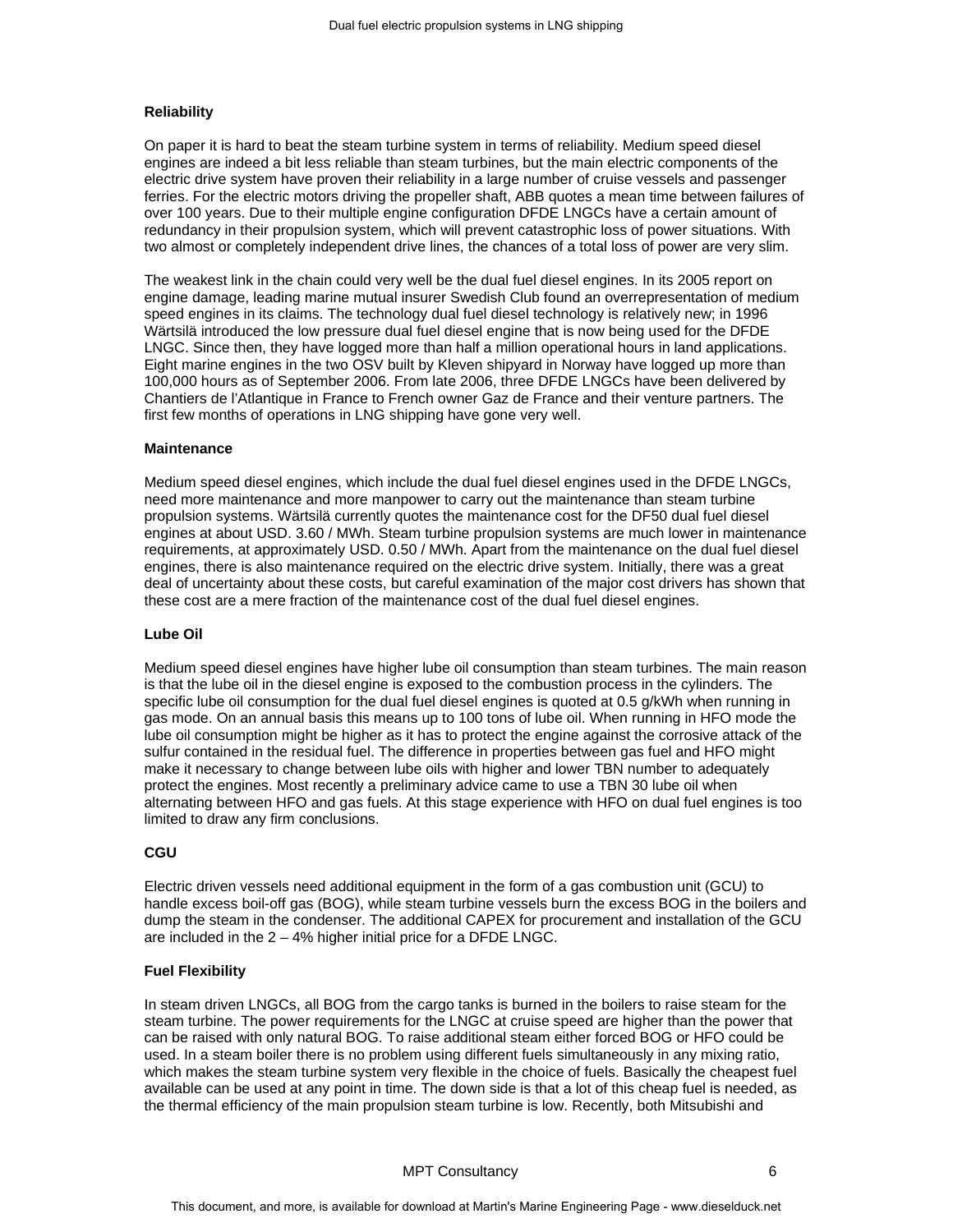Kawasaki have introduced more efficient steam turbine designs, promising a 12 – 15% increase in thermal efficiency, which would put the total thermal efficiency of the steam system at about 32%.

Things are a bit different with a dual fuel (DF) diesel engine, as it is a derivative of a pure diesel engine. The DF engine operates either in gas mode or in liquid fuel mode; it is not capable of operating on a mixture of both gas and liquid fuel simultaneously. In gas mode, for which the DF engine is optimized, it uses gas fuel and combustion is initiated by a small amount of MDO pilot fuel being injected in the cylinder. In gas mode the thermal efficiency of the engine is about 47% as mentioned above. As the DF engine is optimized for gas operation, the compression ratio has been lowered a bit to avoid irregular combustion. The lower compression ratio has a negative effect on the thermal efficiency in liquid fuel mode. In liquid fuel mode, the DF engine operates on MDO or on HFO, but the thermal efficiency is reduced to about 43%. This in turn leads to a 39% thermal efficiency for the entire electric propulsion system from prime mover to propeller, which is still much better than the performance of the steam turbine drive system.

The fuel flexibility of the dual fuel diesel, combined with its high thermal efficiency, seems to offer the best possibility for reducing the transportation cost of LNG. The fuel flexibility allows the operator to select the cheapest fuel available, within the constraints of the charter agreement and proper BOG management. Fuel flexibility is definitely an advantage, as fuel cost have been fluctuating wildly in the last few years, much more so then in the previous decade, as shown in the graph below. Through the 1990's the Henry Hub price and the Houston HFO price were relatively close and if one went out of substitution effects brought the two together again. From the turn of the century, the Henry Hub gas prices are occasionally peaking very highly, often coinciding with a winter period. From early 2002 HFO-380 started rising, most probably because of the higher domestic demand in China and India.



#### **Figure 6: Henry Hub and HFO prices. HFO prices courtesy of Glander International Inc.**

In a very interesting booklet called "Marine engines, catalytic fines and a new standard to ensure safe operation", major slow speed diesel engine manufacturer MAN B&W Diesel, together with fuel separator specialist Alfa Laval and BP Marine, concludes that anywhere within the next 30 years HFO will loose its status as the cheapest marine fuel. This is due to the improvements in the cracking processes in the refineries, which convert more and more crude oil into distillates. These improvements leave less refinery residue available for blending into residual fuels, such as IFO-380. There seems to be a rather remarkably linear trend that the amount of residual fuel oil produced from a barrel of crude decrease by about 4.6% per decade. In 1990, approximately 20% of a barrel of crude was processes into residual fuel oil against 14% in 2004. This process might continue as the demand for distillates around the world is increasing, especially so in emerging giants like China and India.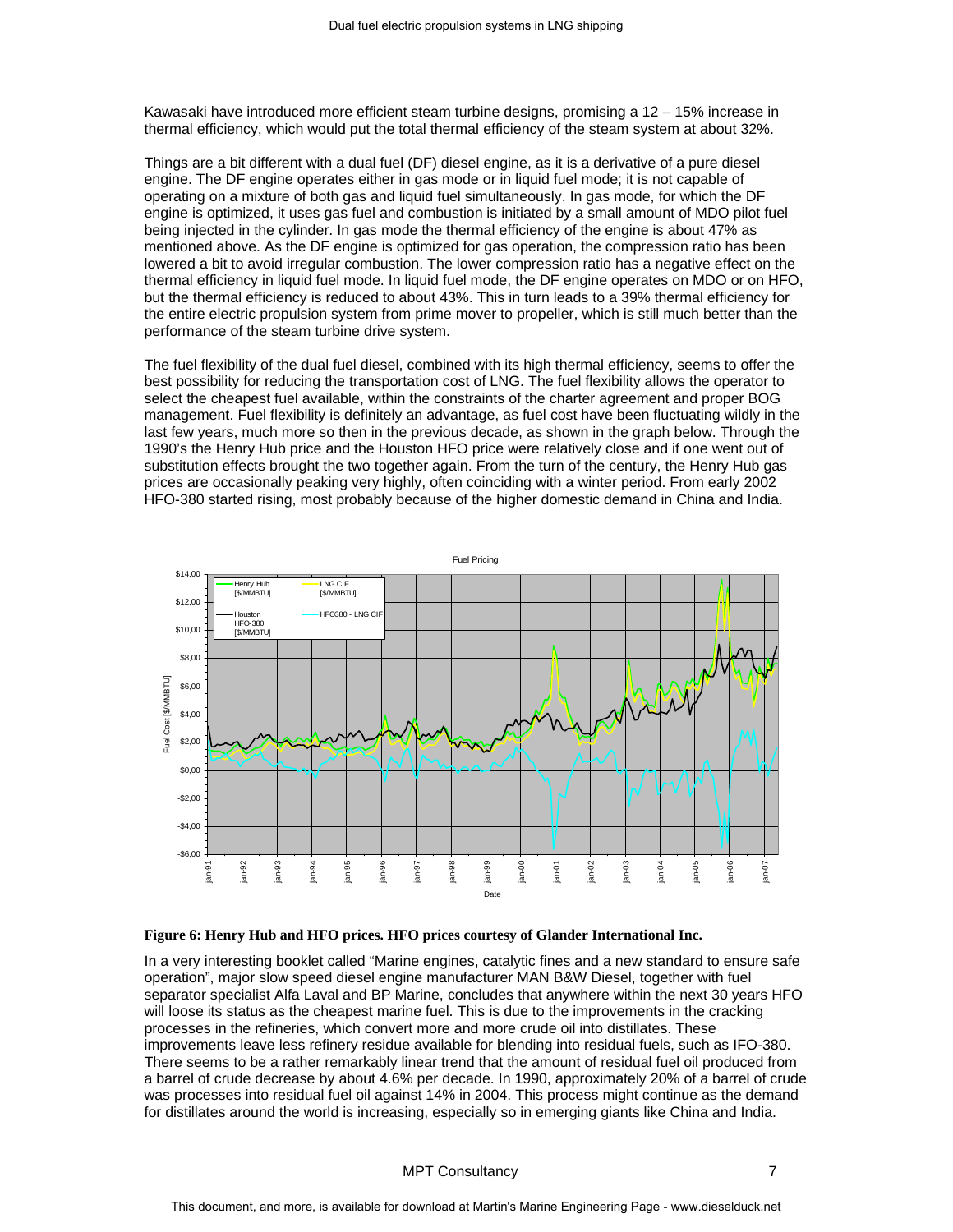There will be an increasing number of competitors for the decreasing amount of residual fuel, most notably container vessels and bulk carriers that have no alternative fuel available, apart from even more expensive distillate fuels.

LNGCs have the option to use BOG from the cargo and even vaporize some additional LNG to cover the entire power requirement. With more and more countries discovering that they can generate income from their gas fields by exporting the gas as LNG, it seems that the LNG market will not be short of supply in the mid term future. Countries like Russia and Iran have vast gas fields, but the process to bring it to the market is going slowly. Other producers like Qatar and Nigeria fast track their LNG projects to take advantage of this situation. Using gas fuel on LNGCs also has the added advantage that it is more environmentally friendly in terms of emissions than HFO or even MDO. As it is difficult to predict exactly where the markets are going, multi-fuel capability is definitely an advantage for any LNGC.

## **Conclusion**

The dual fuel diesel electric propulsion system has gained a strong position in the LNG shipping market in the last 4 years at the expense of the steam turbine propulsion system. Both DFDE and steam propulsion have their specific advantages and disadvantages. Currently, in terms of CAPEX both solutions are pretty much level now that increased competition is putting the OEM margins under pressure. In terms of fuel consumption it is a clear victory for the DFDE LNGC, with fuel savings of up to 35%. As fuel cost is the second biggest cost driver behind CAPEX, this has a big impact in the cost of ownership and operation of an LNGC. It's not so clear whether DFDE propulsion systems will also solve the crewing issue that is currently facing the LNG shipping business. In terms of maintenance cost and lube oil consumption, the steam turbine system has the advantage, but the total savings cannot compensate for the fuel cost disadvantage of the steam turbine. The superior reliability of the steam turbine system is compensated for by the redundancy in the DFDE propulsion system.

All in all, steam is certainly not dead, but the DFDE propulsion system has some very strong points. It will be interesting to see if in 35 years time we'll still see a number of the DFDE LNGCs currently under construction still engaged in active trade. Only time will tell.

### **About the Author**

Alexander Harsema-Mensonides was initially trained as an economist, but graduated in 1995 with a B.Sc. in mechanical engineering. Since 1993 he has been active in the marine industry in various technical and commercial positions. In 1999 he founded MPT Consultancy to provided marketing services for technically advanced propulsion solutions for commercial marine applications. Major accounts include GE Energy in Houston and ABB Marine in Oslo. Alex can be contacted by e-mail at alex@mptconsult.com